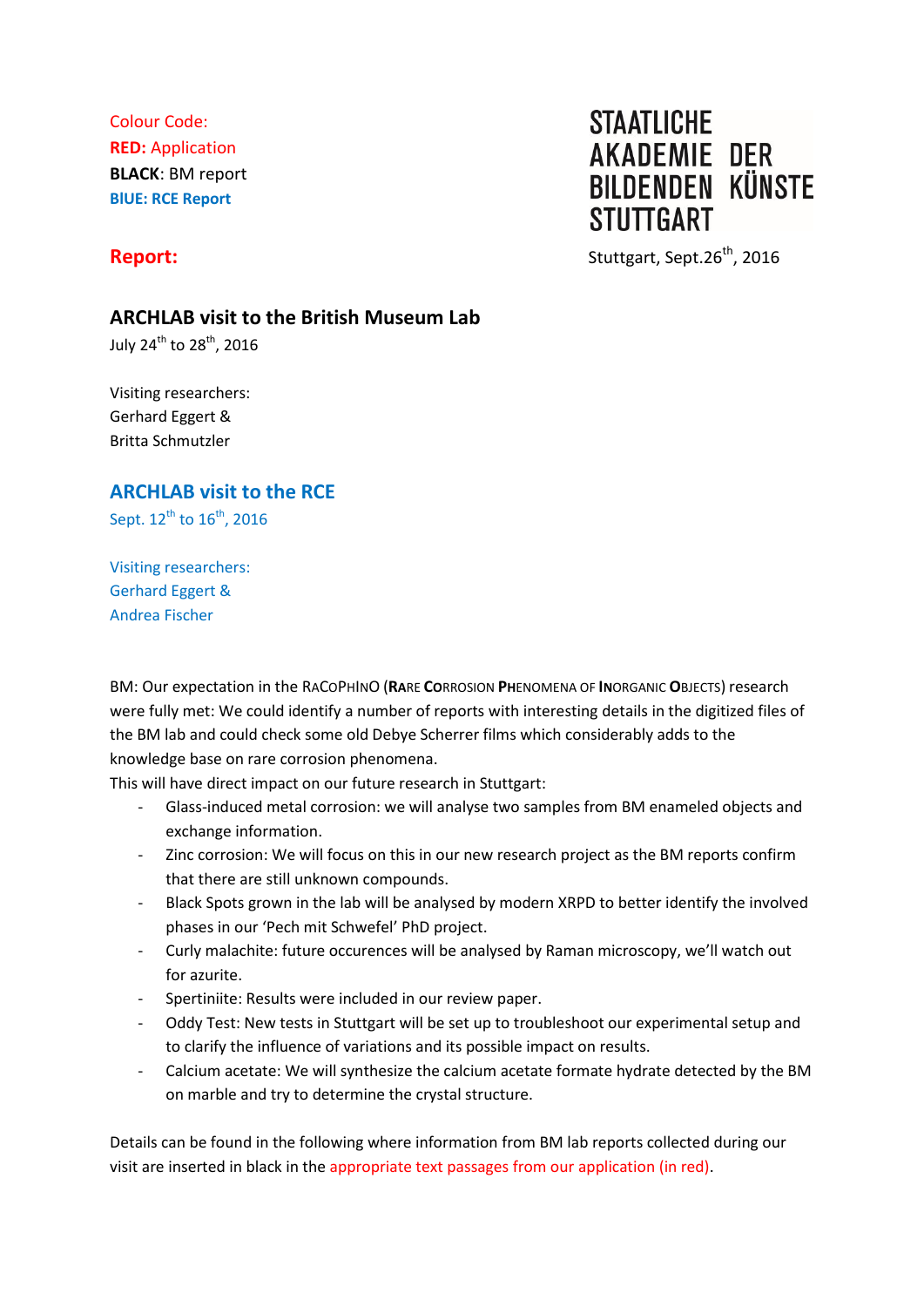RCE: we could not only check laboratory reports (mainly by Pieter Hallebeek and Luc Megens) but also discuss research with colleagues Inneke Joosten, Bart Ankersmit, and Matthijs de Keijzer. As the conservation programme of the University of Amsterdam and the conservation labs of Rijksmuseum are hosted in the same building ('Ateliergebouw') we also had very fruitful exchange of ideas with Kate van Lokeren Campagne & Tony Beetjes (both UvA) and Robert van Langh, Isabelle Garachon, Sarah Creange, & Chiara Gamarra (all Rijksmuseum). This all will have impact on our work in Stuttgart:

- Glass-induced metal corrosion: we will analyse two further samples from Rijksmuseum.
- Curly malachite: future occurences will be described using the metrics proposed by the RCE. An exchange of findings has been agreed upon.
- Spertiniite: A joint programme for investigation of pigment samples in the RCE collection (Bremen blue and green, Kalkblauw) and replication of old recipes will be set up.
- Calcium acetate: We will try to determine the structure and formula of an unknown compound where Guus Verhaar found also nitrate and formate.
- Research strategy: As the example of NICAS with integration of humanities, science, and conservation in research design forms an impressive example for Germany, we will invite Robert van Langh to present the Dutch experience in Stuttgart.

### **1.2 Glass Induced Metal-corrosion on Museum Exhibits (GIMME)**

Humidity can cause hydrolysis of historic glasses resulting in alkaline surface films. These take up carbon dioxide from the air (forming carbonate anions) and – if present – carbonyl pollutants (e.g. from wood or adhesives, forming formate or acetate). If metal is in contact to glass and oxygen around, these liquid films are ideal electrolytes to cause metal corrosion. This has only recently been noticed [2, 6] and studied systematically by us in the GIMME project 2012-2015.

Copper and its alloys (including historic silver) mainly form a sodium copper formate [3, 4, 8, 10], whose formula and crystal structure could now be determined by us from powder diffraction data [1]: Cu<sub>4</sub>Na<sub>4</sub>O(HCOO)<sub>8</sub>(OH)<sub>2</sub>⋅4H<sub>2</sub>O (no acetate as proposed by Trentelman et al. 2002). Indeed, RCE most likely detected it on a Limoges enamel 'The judgement of Paris' of Rijksmuseum (BK-NM-7323) by XRD [2014-037 Megens]. This corrosion product was also found in the BM on a silver kantharos (GR 1962,1212.1) that contains very little copper (Wang 2007) and possibly on some Saqquara bronzes (Wang et al. 2009) and other objects (Robinet & Thickett 2005). In these cases, the sodium in the compound does not originate from glass hydrolysis but from the soil or conservation treatments. The second most frequent GIMME compound is a basic copper formate,  $Cu<sub>2</sub>(OH)<sub>3</sub>HCOO$  [5, 7], which was also reported from a BM pair of Egyptian eyes EA 6895/6 (no glass present, Robinet & Thickett 2005; more details in [AR-2001-10]).

An unidentified (in 1996) copper corrosion product reported from an enamelled hat badge occurring together with sodium and lead formate [AR-1997-30; Debye Scherrer film c1883] could now clearly be identified by us as  $Cu<sub>2</sub>(OH)<sub>3</sub>HCOO$ .

Often, both products occur together as in the case of a Limoges painter's enamel from the Rijksmuseum Amsterdam (RMA-BK17210), jointly investigated by us (Raman) and the RCE (XRD). In fact, our evaluation of the just measured diffraction data [AR-2016-16] of green corrosion from a BM procession cross (Sienna, ca 1320) proved that both products occur together with at least one other hitherto unidentified phase. The procession cross is a classical GIMME case with metal corrosion occurring only in contact to enamel. A sample will be taken for Stuttgart with the aim to identify all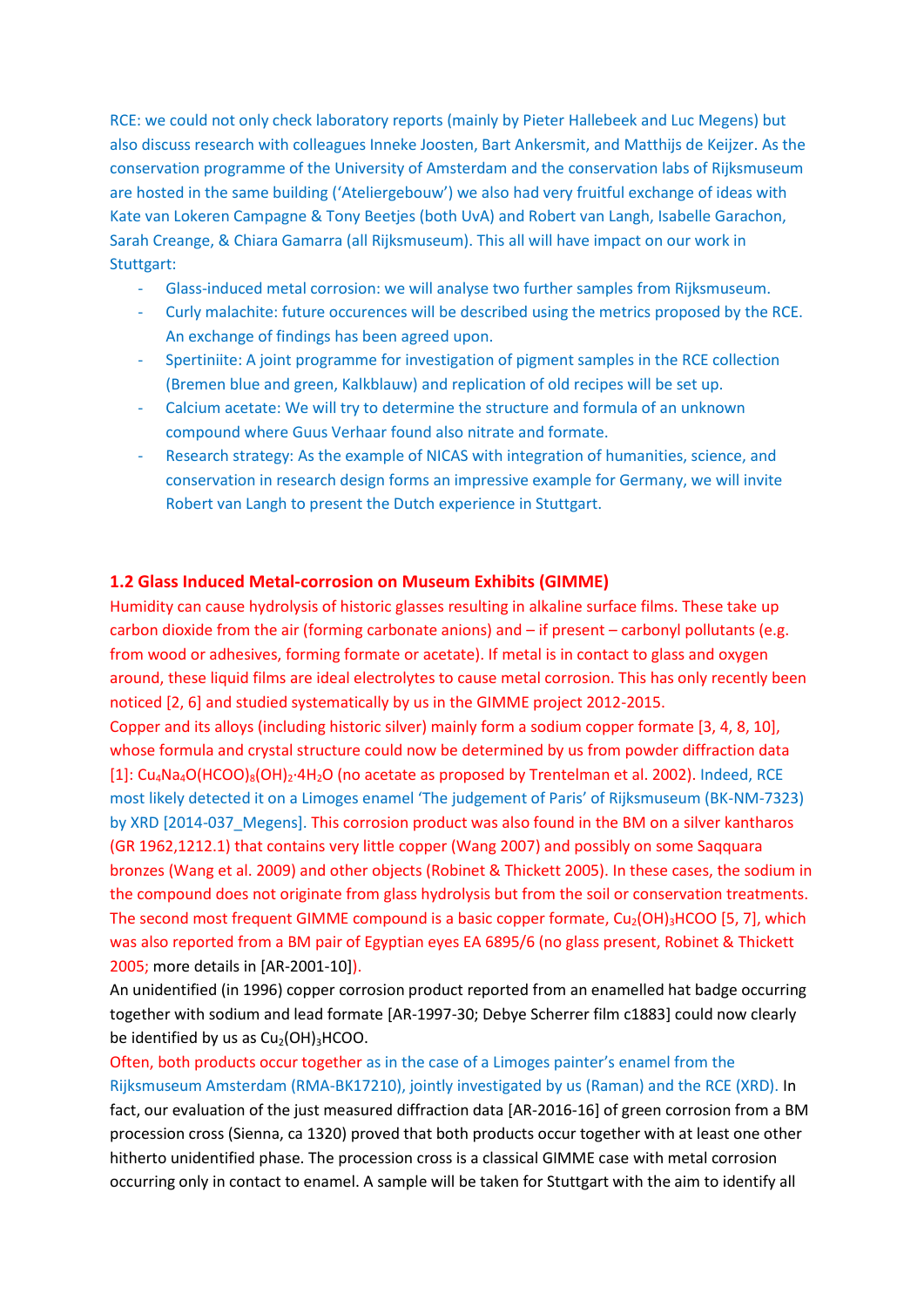phases with high precision XRPD and Raman. Another sample (courtesy: Dora Thornton) will be taken from an enamel object from climatized storage with the same goal.

According to Raman analyses, other products contain carbonates, e.g. chalconatronite [11], and acetates, e.g. the sodium copper carbonate acetate reported (without glass context) from the BM by Thickett & Odlyha (2000; more details in [FR-1998-18]), Robinet & Thickett (2005), and Quanyu Wang et al. (2009). Lead corrosion (e.g. in mirrored glass balls) precipitates basic sodium lead carbonate [9]. Zinc (from brass) forms zinc formate dihydrate (10 cases, unpublished), a product hitherto only reported from the British Museum (Oddy 1993, Robinet & Thickett 2005). Other occurring zinc compounds are yet unidentified

BM reports confirm our impression that there are still a number of unidentified zinc corrosion phases. Zinc corrosion products could only be fully characterized in one case (AR-2007-79: gilt brass Buddha with mixed zinc sulphate phases). Zinc formate dihydrate occurred on a Swiss zinc token (AR-1995-53: together with simonkollite, and other not identified phases) and on metal mirrors on a dance necklace (AR-2002-15: with unidentified corrosion product). In two other reports no zinc formate was identified (AR-1997-9: white crystals on brass spur - simonkollite and unknown phase; AR-2000-16: Somali necklace with zinc plated copper and stable glass beads [FTIR: no gel layer] white undetermined zinc corrosion product and blue copper acetate [?, in the vicinity (!) of glass]). Except the last unclear case, no glass was involved. The BM experience encourages us to actively search for brass and zinc cases in our just started project on glass-induced metal corrosion (funded by DBU). The RCE also found zinc formate on a printing plate [D2000-031\_Hallebeek]. as are compounds in contact to potash glass containing potassium. –

[AR-2003-2] found a potassium copper carbonate formate but the diffraction data c2259 are different from the unknown potassium compound published by Scott (2002: 447). We found the latter compound on a gold ruby cup with silver mounting from the Green Vault Dresden (EDX-SEM: K, Cu; Raman:  $CO_3^2$ , CH<sub>3</sub>COO ).

## The prevalence of formates is most likely due to the alkaline pH which allows direct formation of formate from formaldehyde via the Cannizzarro reaction.

Interestingly, ion chromatographic analysis of glass 'weeping' [AR 2006-51; Bohemian glass; FR-2003-10; enamel and glass] already found formate as prevalent anion, not carbonate as is common wisdom in textbooks on glass corrosion. This confirms later research by Robinet (PhD) and current measurements by Verhaar and Tennent (2015, 2016). Guus Verhaar (UvA/Rijksmuseum) presented his updated results.

Until now, some 240 (!) corrosion cases in many types of combined metal/glass objects were documented during the GIMME project: mounted hollow glasses, enameled metals (e.g. from Limoges, Japanese cloisonné), glass gems in betzels, glass balls and beads on metal wires, Christmas tree ornaments, glass buttons, watches, glass framed miniatures and daguerreotypes, optical instruments and spectacles.

There is no doubt that this corrosion process also occurs in the Netherlands and the British Museum and some cases might have already been investigated. Indeed, PR00784 describes the removal of green corrosion from a 16<sup>th</sup> cent Limoges enamel triptych (in 1956, no analysis), PR01155 treatment of a Chinese cloisonné bowl. [AR-2008-49] investigated Bulgarian silver jewellery with glass (hatpin and ring).

To better understand the formation of the observed products, cases were no glass was present (alkaline pH and/or sodium from other sources) are also highly interesting for us. We expect a number of relevant observations.

Sodium copper formate was identified: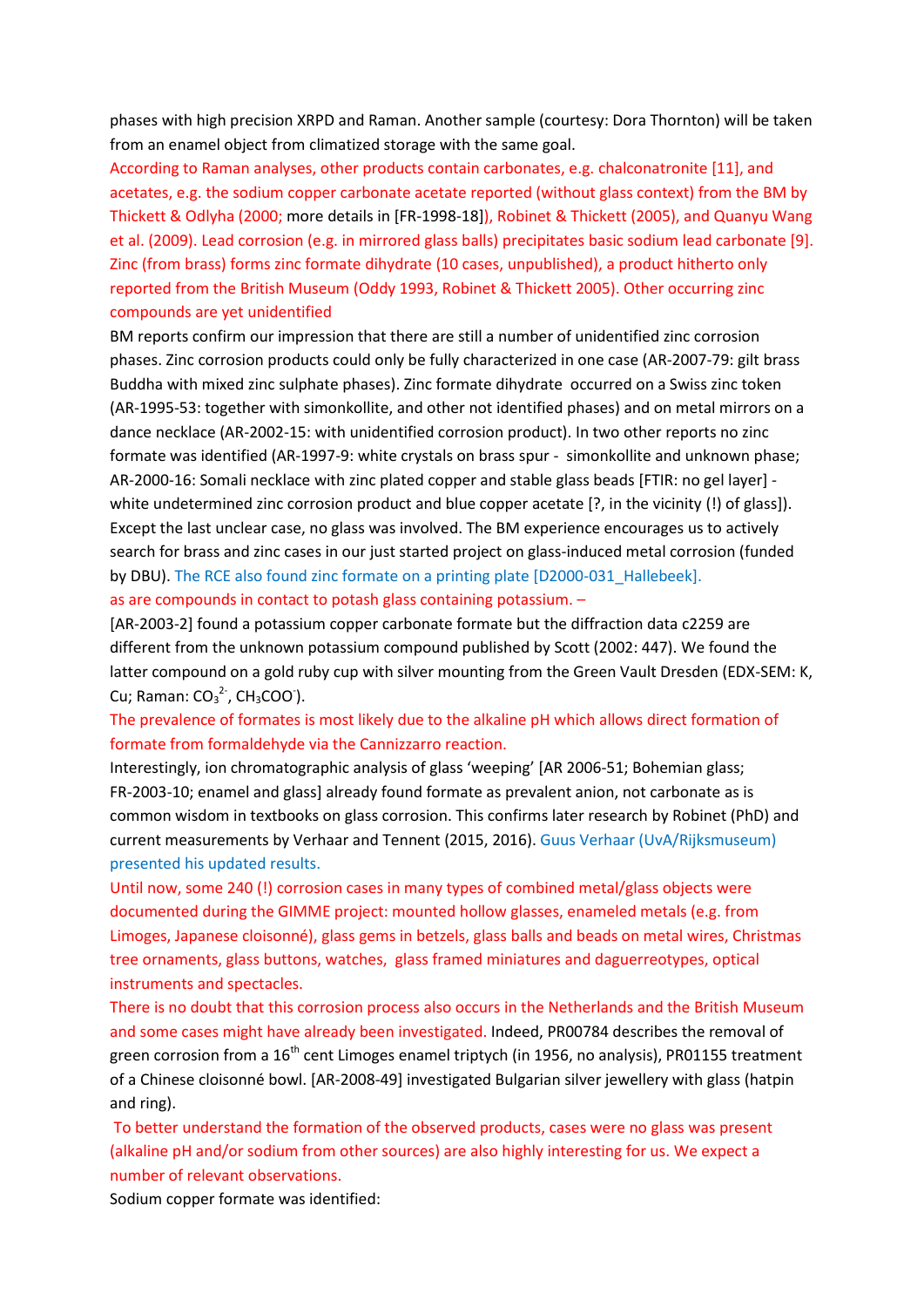[AR-2007-61] blue corrosion on a silver head vase, [AR-1996-35] most likely also on a Nimrud copper alloy roundel and knob [AR-2009-44] Ganesa metal figure, together with chalconatronite RCE [D1999-09 Ankersmit] found copper acetate and formate and lead formate on objects from Scheepvart Museum Amsterdam due to the use of an unsuited paint for the display case. A similar find was made on African bronzes [A1992-192\_Hallebeek]

## **1.3 Other Corrosion Processes**

Besides Glass/Metal corrosion, other decay phenomena (1.3.1-1.3.6) shall be studied as well.

## **1.3.1 'Black Spots'**

Brinch Madsen (1977) was the first to report black spots of copper sulphide on bronze finds in a number of museums and thought of a microbiological attack. Oddy and Meeks (1982) showed that their formation can be explained chemically with no need for microorganisms. In "black spots" or "brown fuzzies", Eggert, Weichert, et al. (2004) found different copper sulphide phases, but also sulphates and amorphous phases on all kind of copper containing materials: metal alloys, minerals, corrosion products, pigments etc. Rarely, the sulphur sources in the environment (wool, rubber, sulphur containing cements or modelling clays, finds from anaerobic sites…) could be identified.

#### **Research Questions:**

#### What phases were detected in the RCE and the BM? On which materials? Sulphur source?

The BM has executed a number of analytical studies with very interesting details. Additionally to copper sulphides (covellite, chalcocite, digenite, djurleite, geerite, and possibly spionkopite [LR-1996- 16] and yarrowite [AR-1997-44]), they also found amorphous phases [LR-1996-16, AR-1992-68] and sulphates [AR-2007-58]. As sulphur sources, objects from anaerobic site (black spots on ceramics [AR-1994-37; LR-1992-14]), velvet [AR-2007-58], a stone base containing pyrite [AR-1996-5] and possibly tortoiseshell [AR-1992-19] were identified. The appearance of the spots resembled cauliflower [AR-1992-68; AR-1992-19] or broccoli [AR-2007-58] or was described as soot-like [LR-1992-8; LR-1981-II-20]. Spots are not always black, but can look yellow-brown [AR-1992-68] or brown [LR-1982-II57] with less sulphur than black ones [LR-1996-16].

These findings confirm our own observations and publications (Metal 2004) with some new important details (e.g. pyritic stone, tortoiseshell, geerite, spionkopite). The RCE report has no analytical reports.

## **1.3.2 Curly Malachite**

As a natural phenomenon, sometimes malachite in the form of microscopic curls develops on copper alloy finds (e.g. tin bronze, brass, historic silver) from all periods. It has nothing to do with hair or textile fibres. Cases have also been observed in the Netherlands.

#### **Research Questions:**

Has this also been observed and analysed in the British Museum? Further observations in the Netherlands? Any hints to the (unknown) necessary conditions for their formation?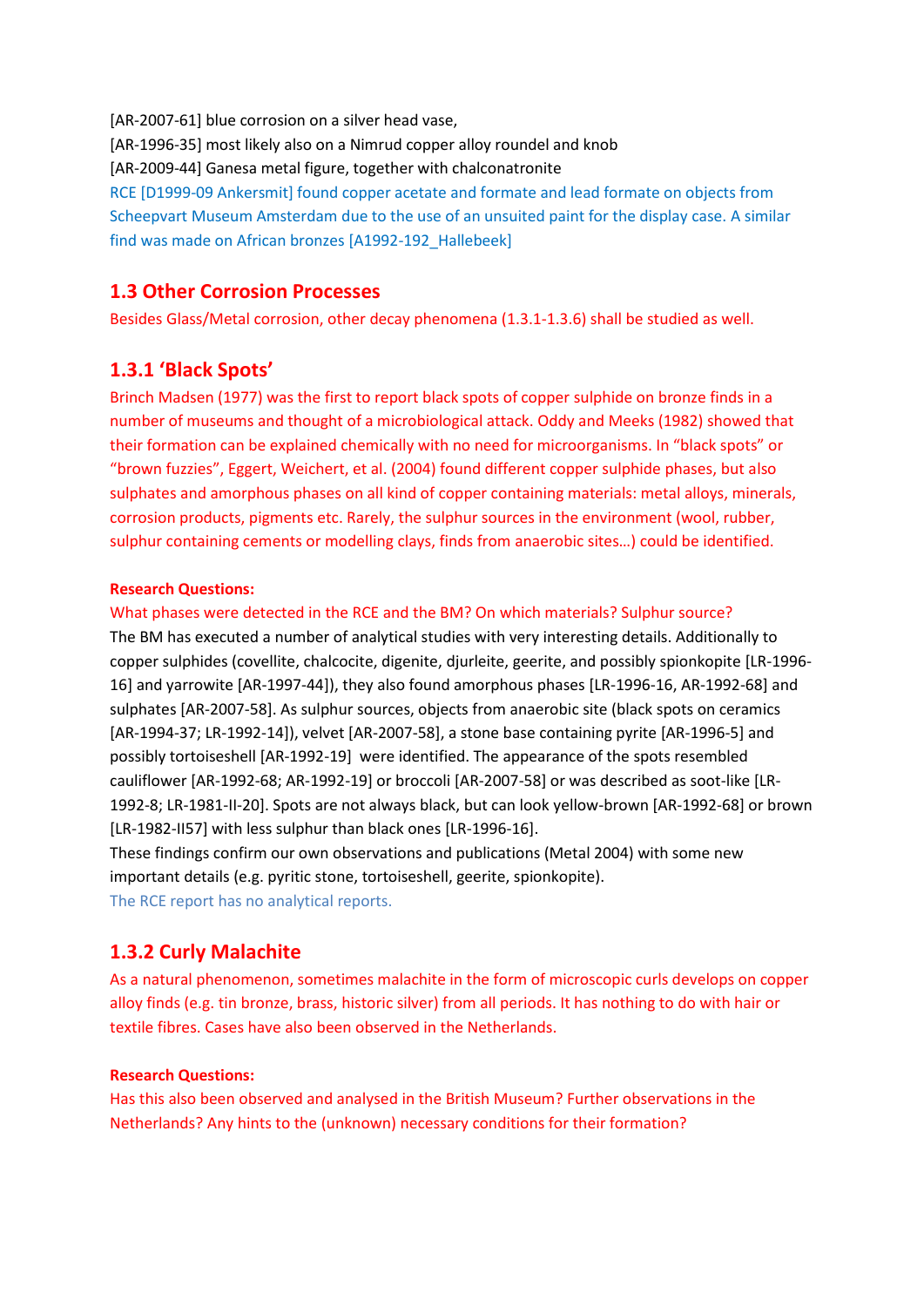

One case [AR-2001-18] was observed called 'filamentous malachite'. From the image [AR-2001-18a, see left] and the description (200x: 'bundles of fibres') it is clear that they are identical. Important details for us:

- Curls were first thought to be nematode worms.
- µ-Raman spectroscopy worked well for identification.

• Azurite is occurring not only as accompanying mineral lumps (known from heritage and mineral literature ) but also as fibres (!). This new fact needs further study.

#### © BM AR-2001-18a

RCE arranged a meeting with Janneke Nienhuis for whom curly malachite is a topic in her PhD. She shared a manuscript where she investigated curls from 5 sites and proposed a standardized metric description for them. We discussed to add a measure for curvature (variable in 'clock spring' spirals) and steepness (as in 'corkscrew' spirals). We reported on (unpublished) unsuccessful Stuttgart experiments to grow curls from ammoniacal malachite solutions in porous vessels (often used in crystallography for needle crystals). Proposal: More diluted solutions in glass filters with definite pore size.

## **1.3.3 Corrosion by Conservation: Spertiniite**

Spertiniite, Copper(II)hydroxide Cu(OH)<sub>2</sub>, forms only when copper containing materials are exposed to caustic solutions and no sufficient amount of other anions or its precursors (e.g., carbon or sulphur dioxide) is present. A classical brass centerpiece from Ludwigsburg castle showed it in a gap with limited access to air with carbon dioxide. Tests proved that common cleaning of brass with ammonia may result in spertiniite formation, the dark blue copper tetraamine complex decomposes on evaporation (Schmutzler et al forthc.).

#### **Research Questions:**

Has spertiniite ever been observed in the RCE or the BM? On which materials? After which treatments?

Spertiniite was detected once on a  $1^{st}$  cent. AD bronze bull [AR-1999-15], which later [AR-2006-17] also developed chalconatronite (from sesquicarbonate treatment?). Ammonium could be extracted from the surface with a paper poultice, therefore a cleaning treatment with an ammonium compound was assumed. As agreed by Quanyu Wang, we included this in the proofs of a review article (Schmutzler et al., Copper hydroxide on Artefacts, already published online first at Studies in Conservation, DOI: 10.1186/s40494-016-0092-3) acknowledging the British Museum and IPERION CH.

RCE detected copper hydroxide together with malachite on a bronze mirror [D2000-031 Hallebeek] of Tropenmuseum (MAK 1293) and below and above gold leaf of a Roman bronze laurel wreath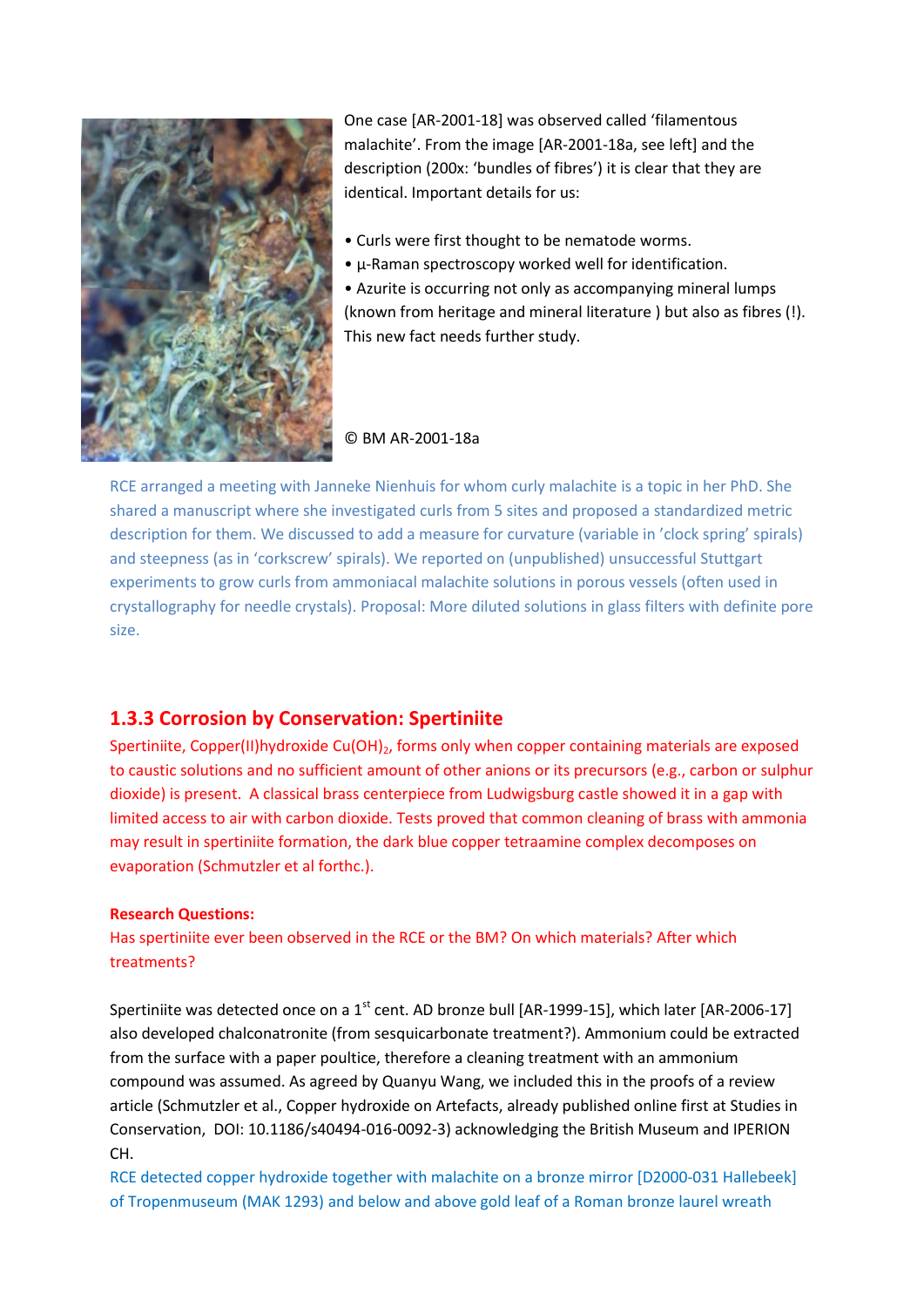[D1977-019\_Moll&Hallebeek] from Allard Pierson Museum (Z81). This adds two reports to the lists of this rarely reported corrosion product.

Besides corrosion, copper hydroxide can occur also in pigments (e.g., Bremen blue and green, Lime blue) and RCE has some samples (which are very rare!) in its reference collection. Only one RCE sample of Bremen blue was analysed so far (XRD), a mixture of copper hydroxide and blue verditer. The only published analysis in the whole literature so far is from a sample in the Stuttgart collection just published in our review. Therefore, we agreed upon a joint analytical programme of the RCE specimen. Stuttgart will also collect recipes for pigment production and will try to replicate them. Often mixtures of compounds might be formed which will give a clue to their production.

## **1.3.4 Metal Corrosion on Oddy Test Coupons Exposed to Cellulose Nitrate**

Recently, we established in replicated test series with controls that cellulose nitrate products used in conservation (including HMG) cause severe corrosion on all Oddy test coupons of copper, lead, and silver (Ziegler et al. 2014, Fig. 4). In opposite to that, the actual list of materials tested in the British Museum (2015) has HMG as safe to use permanently. This needs further clarification.

#### **Research Questions:**

Are the BM tests replicable in a joint test? Did any corrosion occur in the BM tests, which products?

The coupons in the BM indeed showed no corrosion. This also holds true for a currently running replication test. Capucine Korenberg provided us with a sample of the adhesive film she tested and the adhesive itself. In discussions, slight differences in running the test were noted. The BM tests after 3 d drying, we use 1 month or more because fear of solvent retention. We tested blocks of adhesive cast in a mould, the BM uses films on mylar. Our metals are 99.99%, not 99%. It is hard to believe that such differences can cause a drastic change in results but we will look into that with new replication tests in Stuttgart.

Relevant to BM only.

#### **1.3.5 Magnesium Phosphates on Ivory**

Ivory from elephant or mammoth tusks contains more magnesium (ca 4% w/w !) than any other bone or teeth. In contact with humidity Mg is more easily extracted than Ca, on drying various Mgphosphates (struvite, newberyite, bobierrite,…) form crystalline precipitates.

#### **Research Questions:**

Has this also been observed in the RCE or the BM? Which phase(s)? Any connection with bleaching treatments or (humid) storage conditions?

A mediaeval ivory comb showed white crystals identified as newberyite [AR-2008-51], but there is no hint to former storage conditions or any bleaching treatment.

RCE has no reports on ivory investigations.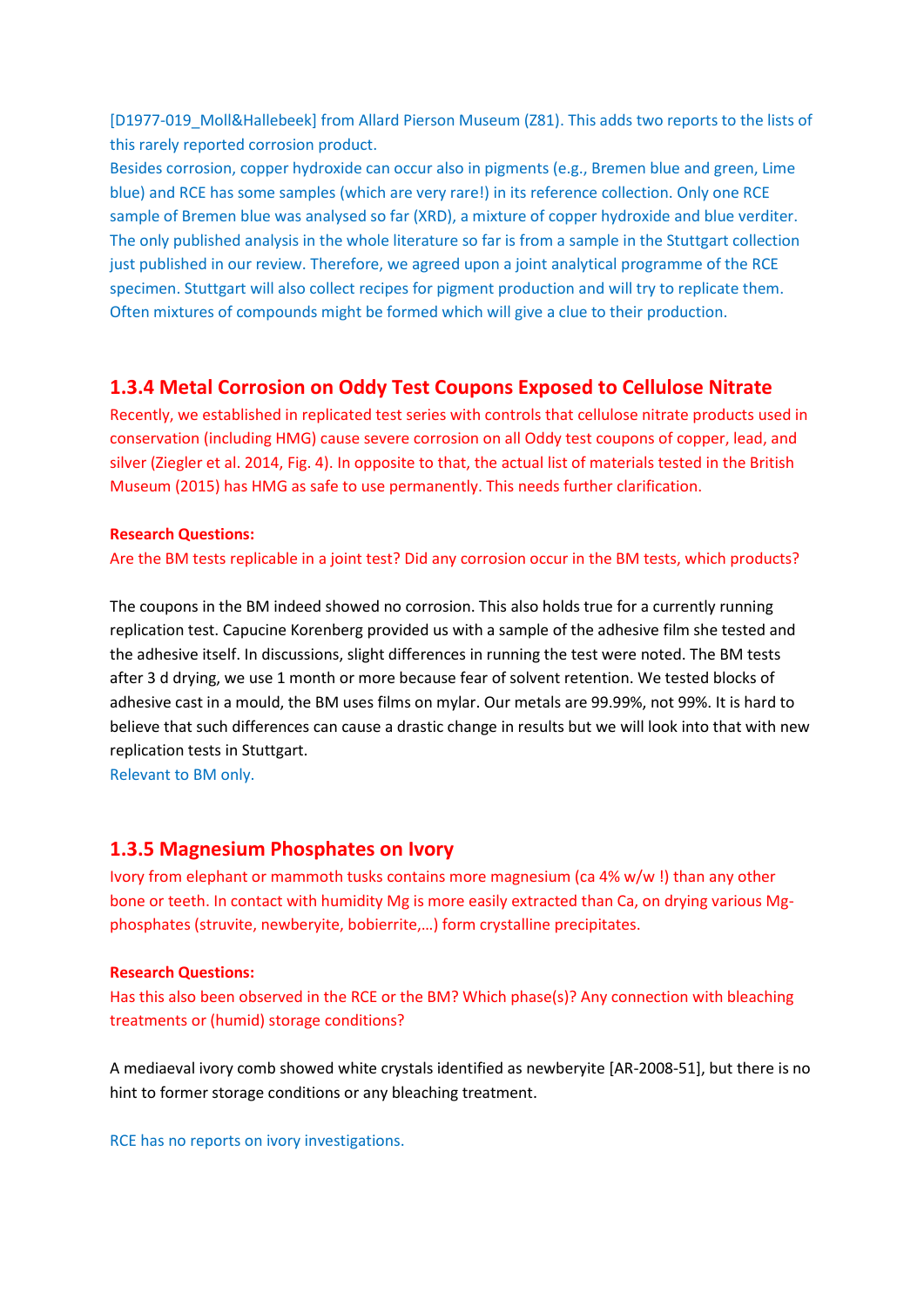## **1.3.6 Acetate Deposits on Calcareous Objects**

Salt contaminated calcareous objects (e.g. snails, shells, corals, limestone, calcium carbonate deposits on ceramics or other finds) develop acetate containing crystals (often in needle shape) when stored e.g. in oak cabinets. Already in the 1920s, Alexander Scott (1926) illustrated a case from the British Museum. Calcium acetate phases with known structure are calclacite (Ca(CH<sub>3</sub>COO)Cl) and thecotrichite. The crystal structure of the latter could recently be determined by us from powder (!) data (Wahlberg et al. 2015) and the formula corrected to Ca<sub>3</sub>(CH<sub>3</sub>COO)<sub>3</sub>Cl(NO<sub>3</sub>)<sub>2</sub>⋅6H<sub>2</sub>O. The structure of other occurring compounds like calcium acetate formates (Tennent and Baird 1985) is unknown. They are hard to identify as reference datasets are missing in the Powder Diffraction File (PDF).

#### **Research Questions:**

Have Ca-phases unknown at the time of measurement been found in the RCE or the British Museum by Debye-Scherrer diffraction? Do data match with phases determined in the meantime?

Thecotrichite was found on Greek and Roman ceramics [AR-2006-77], two mediaeval tiles [AR-2006- 83], and cuneiform tablets [FR-2003-23]. Calcium acetate formate hydrate occured on a marble relief [AR-1995-41] and on samples from Greek and Roman ceramics. Hitherto, this phase was never described on artefacts, but only on mollusca. As Tennent and Baird (1985) described a synthesis, we will use this in an attempt to determine the crystal structure and confirm the formula in our "In Search of Structure"-project (partner: R. Dinnebier, MPI for Solid State Research) funded by DFG and starting in 1/2017.

An unknown (!) phase (ion chromatography: calcium chloride nitrate **formate**) occurred on an Egyptian limestone fish mould [AR-1995-50]. We will use the Debye-Scherrer diffraction data as reference in our investigation (XRD, Raman) of calcium efflorescence on calcium carbonate heritage objects from the Natural History Museum Stuttgart (eggs, shell, etc.), the Landesmuseum Württemberg (tiles), the Allard Pierson Museum Amsterdam (Greek Ceramics) and the Rijksmuseum Leiden (Greek ceramics). In case a pure sample can be obtained, crystal structure and, including, the chemical formula determination are possible, even from powders.

Despite the long standing cooperation with the principal researcher Norman Tennent , RCE had no reports in its files but Kate van Lookeren (glass & ceramics lecturer at UvA) informed about needle crystals on objects currently in treatment). Guus Verhaar (UvA/Rijksmuseum) investigated an unknown Stuttgart sample with ion chromatography and found formate(!) and nitrate besides acetate, no chloride. We will try to determine now its cyrystal stucture and formula from the existing powder diffraction data.

## **Other corrosion**

An interesting report [D1976-005\_Hallebeek] found golden looking chalcopyrite on a Late Roman bronze and mentioned patination or corrosion as possible explanation. Oddy (BM) 1981 published a similar case as patination ['pseudo-gilding') citing recipes in the Leiden Papyrus X and Mappae Clavicula. We argued for corrosion (ICOM-CC Rio 2002). The report identifies another object with such a layer.